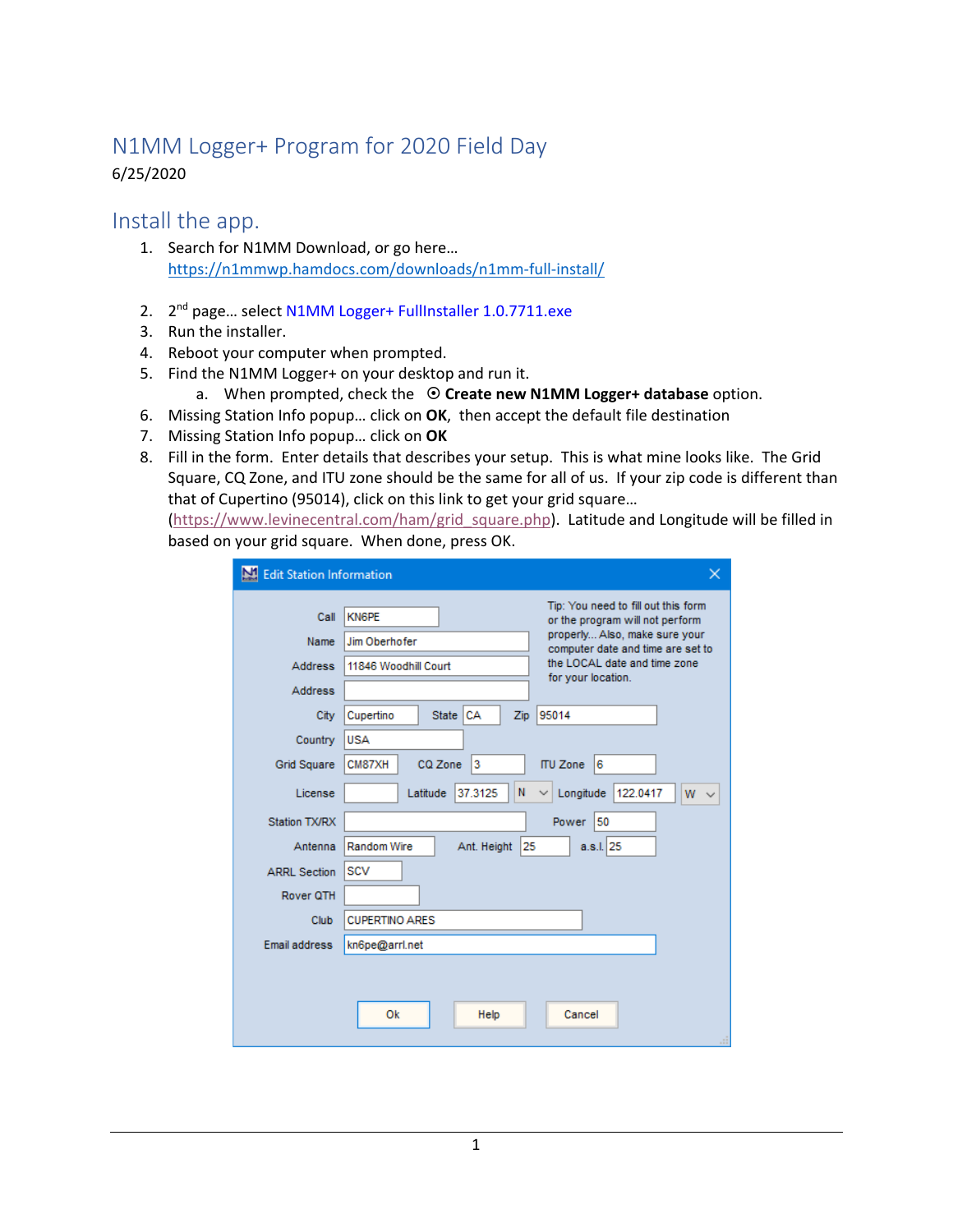*NOTE!* At some point, you will get a popup that a new version is available. When prompted to **Install now?** Select **OK**.

## First Look

Here is how I moved around and resized the two windows… You can lay them out any way you want.

|           |                                                        | 14200.00 USB Manual - VFO A                    |                     |                  |                                                                      |              | n                    | $\times$      |  |  |  |  |
|-----------|--------------------------------------------------------|------------------------------------------------|---------------------|------------------|----------------------------------------------------------------------|--------------|----------------------|---------------|--|--|--|--|
| File      | Edit                                                   | <b>View</b><br><b>Tools</b>                    | Config<br>Window    | Help             |                                                                      |              |                      |               |  |  |  |  |
| <b>CW</b> | PH                                                     |                                                | Snt                 | <b>Rcv</b>       | Name                                                                 | Comment      |                      |               |  |  |  |  |
| 160       | 160                                                    |                                                |                     |                  |                                                                      |              |                      |               |  |  |  |  |
| 80        | 80                                                     |                                                | ○ Run ● S&P         |                  |                                                                      |              |                      |               |  |  |  |  |
| 40        | 40                                                     |                                                |                     |                  |                                                                      |              |                      |               |  |  |  |  |
| 30<br>20  | 30<br>(20)                                             | F1 S&P CQ                                      | F <sub>2</sub> Exch | F3 Spare         | F4 KN6PE                                                             | F5 His Call  | F6 Spare<br>F12 Wipe |               |  |  |  |  |
| 17        | 17                                                     | F7 Rpt Exch                                    | F8 Agn?             | F9 Zone          | F10 Spare                                                            | F11 Spare    |                      |               |  |  |  |  |
| 15        | 15                                                     | Esc: Stop                                      | Wipe                | Log It           | Edit<br>Mark                                                         | <b>Store</b> | Spot It<br>QRZ       |               |  |  |  |  |
| 12        | Heading appears here when enabled.<br>12               |                                                |                     |                  |                                                                      |              |                      |               |  |  |  |  |
| 10        | Call history UserText appears here when enabled.<br>10 |                                                |                     |                  |                                                                      |              |                      |               |  |  |  |  |
|           |                                                        |                                                |                     |                  |                                                                      |              |                      |               |  |  |  |  |
|           |                                                        | 0 spots loaded after filtering.                |                     |                  |                                                                      | No Score     |                      |               |  |  |  |  |
|           |                                                        | 6/26/2020 03:28:49Z General Logging - ham.s3db |                     |                  |                                                                      |              |                      |               |  |  |  |  |
| <b>TS</b> |                                                        |                                                | Call                |                  | Freq M Snt Rcv Pfx                                                   |              | Name                 | $c. . \vDash$ |  |  |  |  |
|           |                                                        |                                                |                     | Log: DX          |                                                                      |              |                      |               |  |  |  |  |
|           |                                                        |                                                |                     |                  | in db: C:\Users\oberm\AppData\Roaming\N1MM Logger\Databases\ham.s3db |              |                      |               |  |  |  |  |
|           |                                                        |                                                |                     | has no QSOs yet. |                                                                      |              |                      |               |  |  |  |  |
|           |                                                        |                                                |                     |                  |                                                                      |              |                      |               |  |  |  |  |
|           |                                                        |                                                |                     |                  |                                                                      |              |                      |               |  |  |  |  |
|           |                                                        |                                                |                     |                  |                                                                      |              |                      |               |  |  |  |  |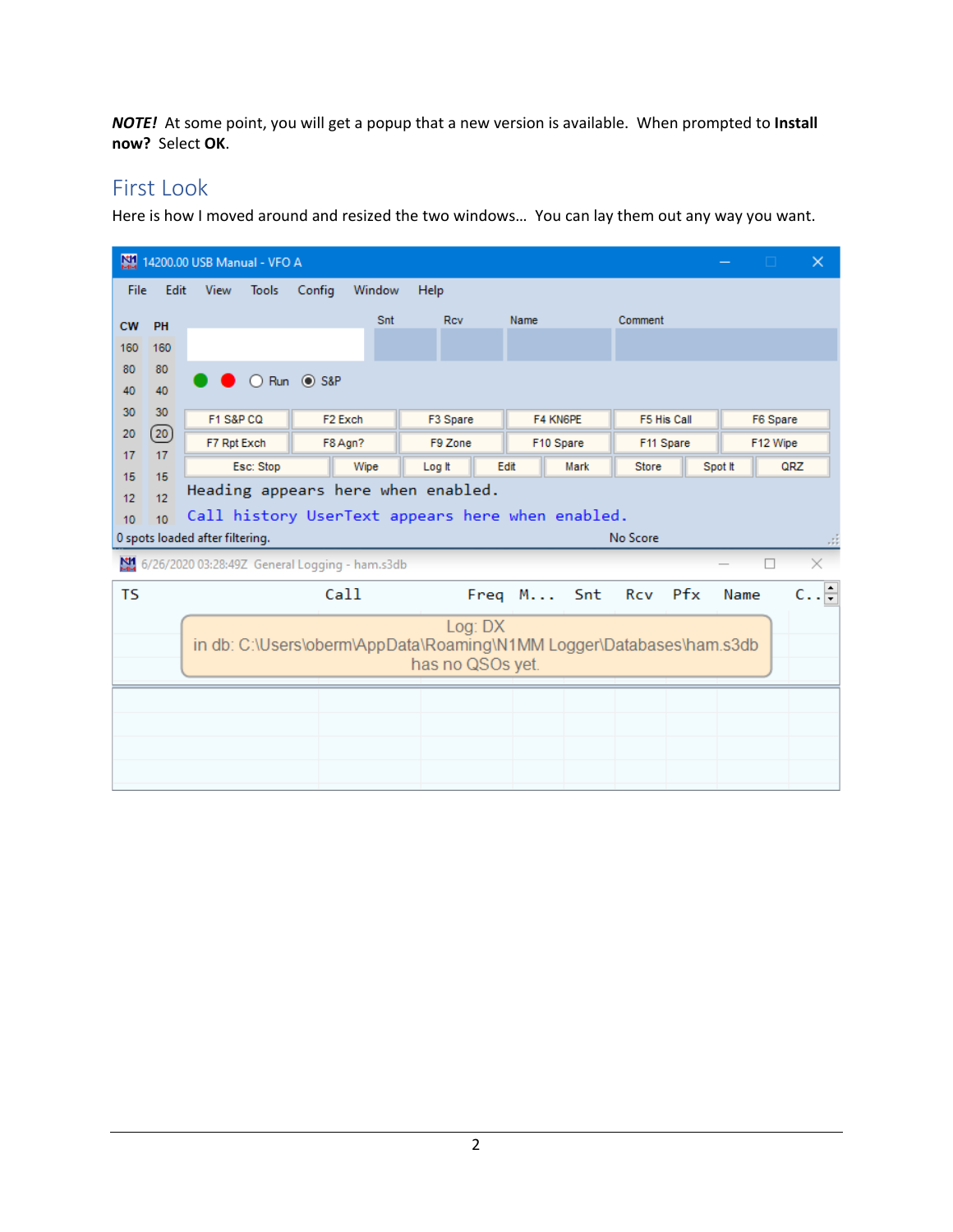# Setting up for Field Day

- 1. Select **File > New Log in Database ham.s3db** (or whatever you named the file)
- 2. For Log Type: select **FD**
- 3. Start Date: leave as 2020‐06‐27 18:00:00 This is UTC Time… **do not change it!**
- 4. Band: If you are VHF/UHF only, down at bottom of this dropdown, there are 2 VHF entries… pick one that works for you.
- 5. Power: HT users: select QRP Mobile or base users: select Medium (<150W) Folks with Amps: select High (>150W)
- 6. Mode: for VHF‐only users, select **FM**  For HF‐digi users or Packet‐only Users, select **DIGITAL** For more than 1 mode, select **SSB+CW+DIGITAL**
- 7. Assisted: This is if you are using a DX spotter… I won't and selected **UNASSISTED**
- 8. Sent Exchange: Update this to be however you operate: **1D SCV**
- 9. When done, press OK
- 10. This is what I set.

| ham.s3db                           |                                                                                      |
|------------------------------------|--------------------------------------------------------------------------------------|
|                                    | New log For: ARRL Field Day (June)                                                   |
| Log Type<br>FD                     | $\checkmark$                                                                         |
| Start Date 2020-06-27 18:00:00     |                                                                                      |
|                                    | Use Up/Down cursor keys to see long description above.                               |
|                                    |                                                                                      |
|                                    | Total number of contacts in database<br>$\mathbf{0}$                                 |
| Contest<br><b>Associated Files</b> |                                                                                      |
| Category                           | Show Setup<br><b>Show Rules</b>                                                      |
| Operator                           | State for Log Type QSOPARTY<br>SINGLE-OP                                             |
| Band                               | Note - the program does<br><b>ALL</b><br>$\checkmark$                                |
| Power                              | not validate categories.<br>Check the contest rules<br><b>MEDIUM</b><br>$\checkmark$ |
| Mode                               | for valid categories.<br>SSB+CW+DIGITAL $\vee$                                       |
| Overlay                            | N/A                                                                                  |
| <b>Station</b>                     | <b>FIXED</b><br>$\checkmark$                                                         |
| Assisted                           | Time Category N/A<br><b>NON-ASSISTED</b><br>$\checkmark$                             |
| Transmitter                        | ONE<br>$\checkmark$                                                                  |
| Sent Exchange                      | 1ASCV<br>Omit RST. E.g. CQWW: 05<br><b>SS: A 56 EMA</b>                              |
| Operators                          | <b>KN6PE</b><br>Update Ops from Log                                                  |
| Soapbox                            |                                                                                      |
|                                    |                                                                                      |
|                                    | Help<br>Cancel<br>OK                                                                 |
|                                    |                                                                                      |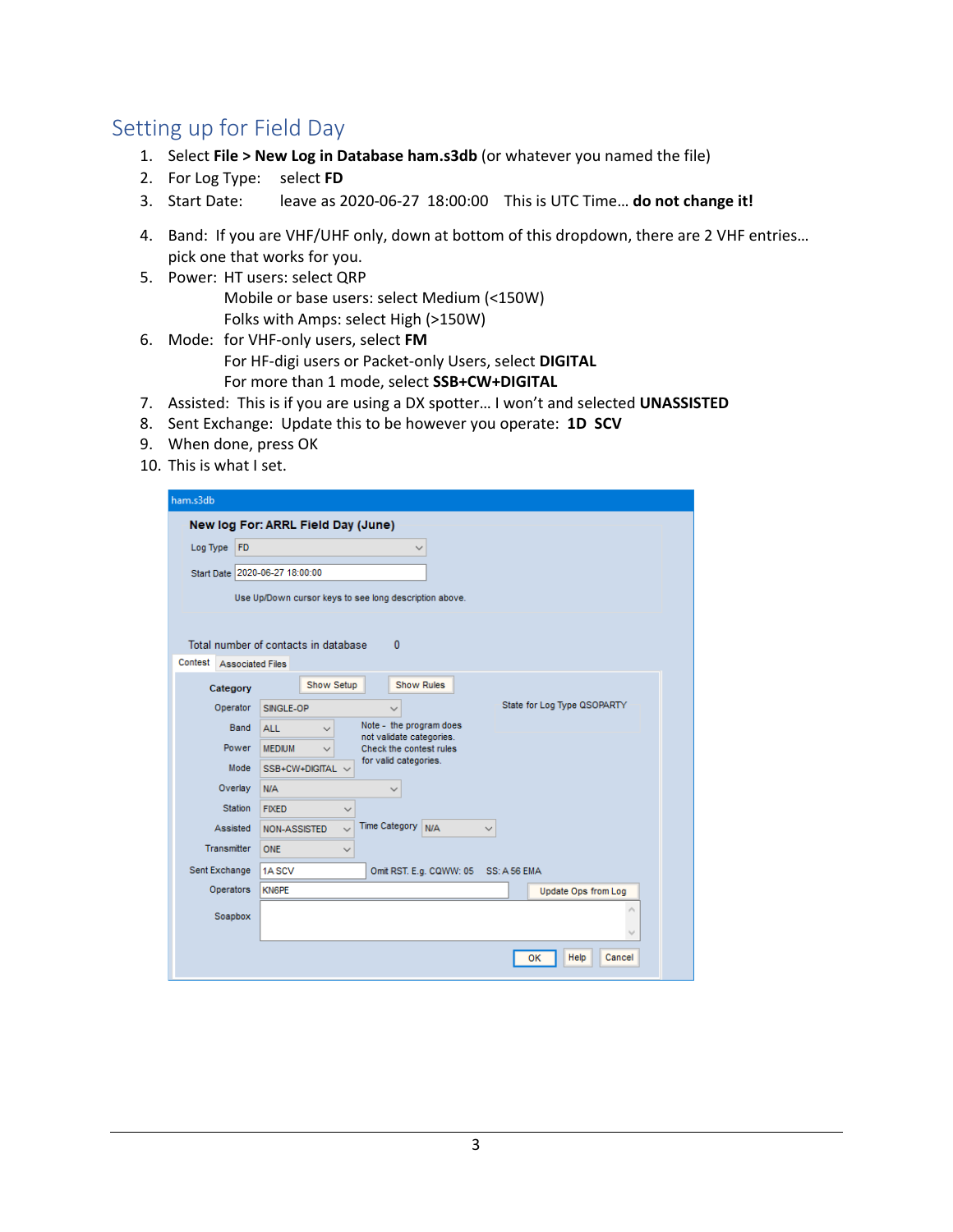| 関                      |                       |                 | 14200.00 USB Manual - VFO A                                          |                                                  |                  |               |      |             |     |                | $\Box$   | $\times$                               |
|------------------------|-----------------------|-----------------|----------------------------------------------------------------------|--------------------------------------------------|------------------|---------------|------|-------------|-----|----------------|----------|----------------------------------------|
| <b>Eile</b>            | Edit                  |                 | <b>Tools</b><br>View<br>Config                                       | Window                                           | <b>Help</b>      |               |      |             |     |                |          |                                        |
| <b>CW</b>              | PH                    | <b>DIG</b>      |                                                                      |                                                  | <b>Class</b>     |               |      | Section     |     |                |          |                                        |
| 160                    | 160                   | 160             |                                                                      |                                                  |                  |               |      |             |     |                |          |                                        |
| 80                     | 80                    | 80              |                                                                      | O Run <sup>O</sup> S&P                           |                  |               |      |             |     |                |          |                                        |
| 40                     | 40                    | 40              |                                                                      |                                                  |                  |               |      |             |     |                |          |                                        |
| 20<br>15 <sub>15</sub> | 20<br>15 <sub>1</sub> | 20<br>15        | F1 S&P CQ                                                            | F <sub>2</sub> Exch                              | F3 Spare         | F4 KN6PE      |      | F5 His Call |     |                | F6 Spare |                                        |
| 10 <sub>1</sub>        | 10 <sub>1</sub>       | 10 <sup>°</sup> | F7 Rpt Exch                                                          | F8 Agn?                                          | F9 Zone          | F10 Spare     |      | F11 Spare   |     |                | F12 Wipe |                                        |
|                        |                       |                 | Esc: Stop                                                            | Wipe                                             | Log It           | Edit          | Mark | Store       |     | Spot It        | QRZ      |                                        |
|                        |                       |                 | Heading appears here when enabled.                                   |                                                  |                  |               |      |             |     |                |          |                                        |
|                        |                       |                 |                                                                      |                                                  |                  |               |      |             |     |                |          |                                        |
|                        |                       |                 |                                                                      | Call history UserText appears here when enabled. |                  |               |      |             |     |                |          |                                        |
|                        |                       |                 |                                                                      |                                                  |                  |               |      | No Score    |     |                |          |                                        |
|                        |                       |                 | 6/26/2020 03:42:52Z ARRL Field Day (June) - ham.s3db                 |                                                  |                  |               |      |             |     |                | П        | $\times$                               |
|                        |                       | MM-DD HH: MM    |                                                                      | Call                                             |                  | Freq M E Sect |      |             | Pts | 0 <sub>p</sub> |          | $\mathbf{0}_{\rightarrow i}$<br>$\div$ |
|                        |                       |                 |                                                                      |                                                  | Log: FD          |               |      |             |     |                |          |                                        |
|                        |                       |                 | in db: C:\Users\oberm\AppData\Roaming\N1MM Logger\Databases\ham.s3db |                                                  |                  |               |      |             |     |                |          |                                        |
|                        |                       |                 |                                                                      |                                                  | has no QSOs yet. |               |      |             |     |                |          |                                        |
|                        |                       |                 |                                                                      |                                                  |                  |               |      |             |     |                |          |                                        |
|                        |                       |                 |                                                                      |                                                  |                  |               |      |             |     |                |          |                                        |
|                        |                       |                 |                                                                      |                                                  |                  |               |      |             |     |                |          |                                        |

Note how the layout changed to reflect the Field Day contest.

# But, I'm only operating VHF!

No worries… here is how you can set up VHF logging contacts:

## VOICE LOGGING

- 1. On the top left, click on any band in the PH (Phone) column.
- 2. Enter the VHF Frequency in the first white space, such as 146535 <enter> *NOTE:* **Frequencies are entered without decimal**



**points!**

This frequency will now be used for all of your log entries going forward until you change it, or click on a different mode and band. Also, this frequency will be fine for any contact made in the 2 meter band. For this contest, the ARRL cares about the band, not the exact frequency.

3. Let's log a contact. For testing, suppose you just had an exchange with **K6KP** who's exchange was 1A SCV. You enter the call, Class, and Section, then press enter.

|             |      |            | 146535.00 USB Manual - VFO A |               |                      | $\sim$        |
|-------------|------|------------|------------------------------|---------------|----------------------|---------------|
| <b>File</b> | Edit |            | <b>Tools</b><br>View         | Config        | Help<br>Window       |               |
| <b>CW</b>   | PH   | <b>DIG</b> |                              |               | <b>Class</b>         | Section       |
| 160         | 160  | 160        | К6КР                         |               | 1Α                   | <b>SCV</b>    |
| 80          | 80   | 80         | ● ● O Run ● S&P              |               |                      |               |
| 40          | 40   | 40         |                              |               |                      |               |
| 20          | 20   | 20         | F1 S&P.CQ.                   | <b>CO-Bus</b> | F <sub>3</sub> Spare | F5 His Caller |